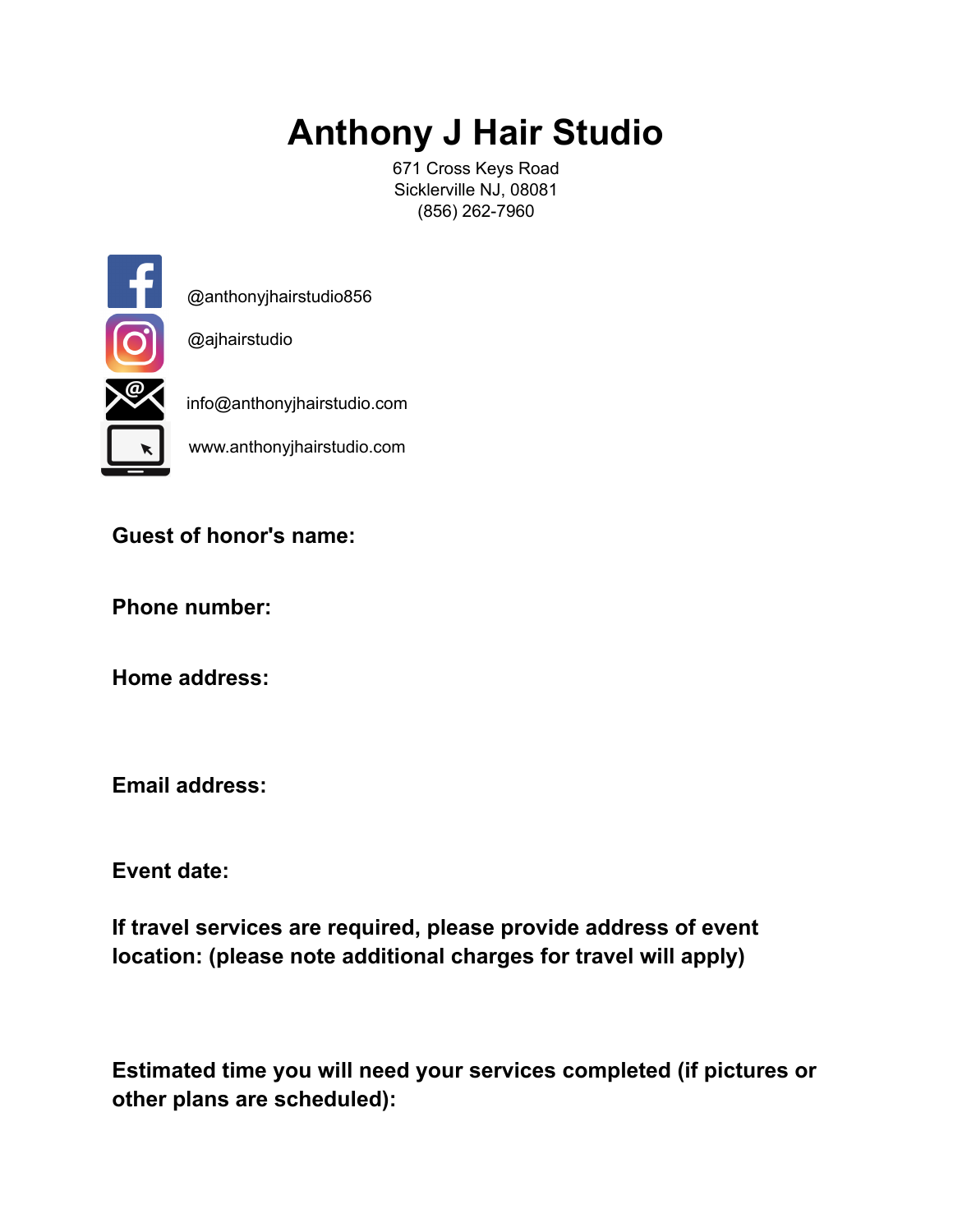## **Names, phone numbers and/or email address' of all attending guests including the guest of honor, plus services:**

*\*Please list the service(s) each person will be getting i.e. Jane Doe, Bride - Updo, Makeup and Lashes; phone # and email. Please also specify if people are getting traditional makeup or airbrush makeup.*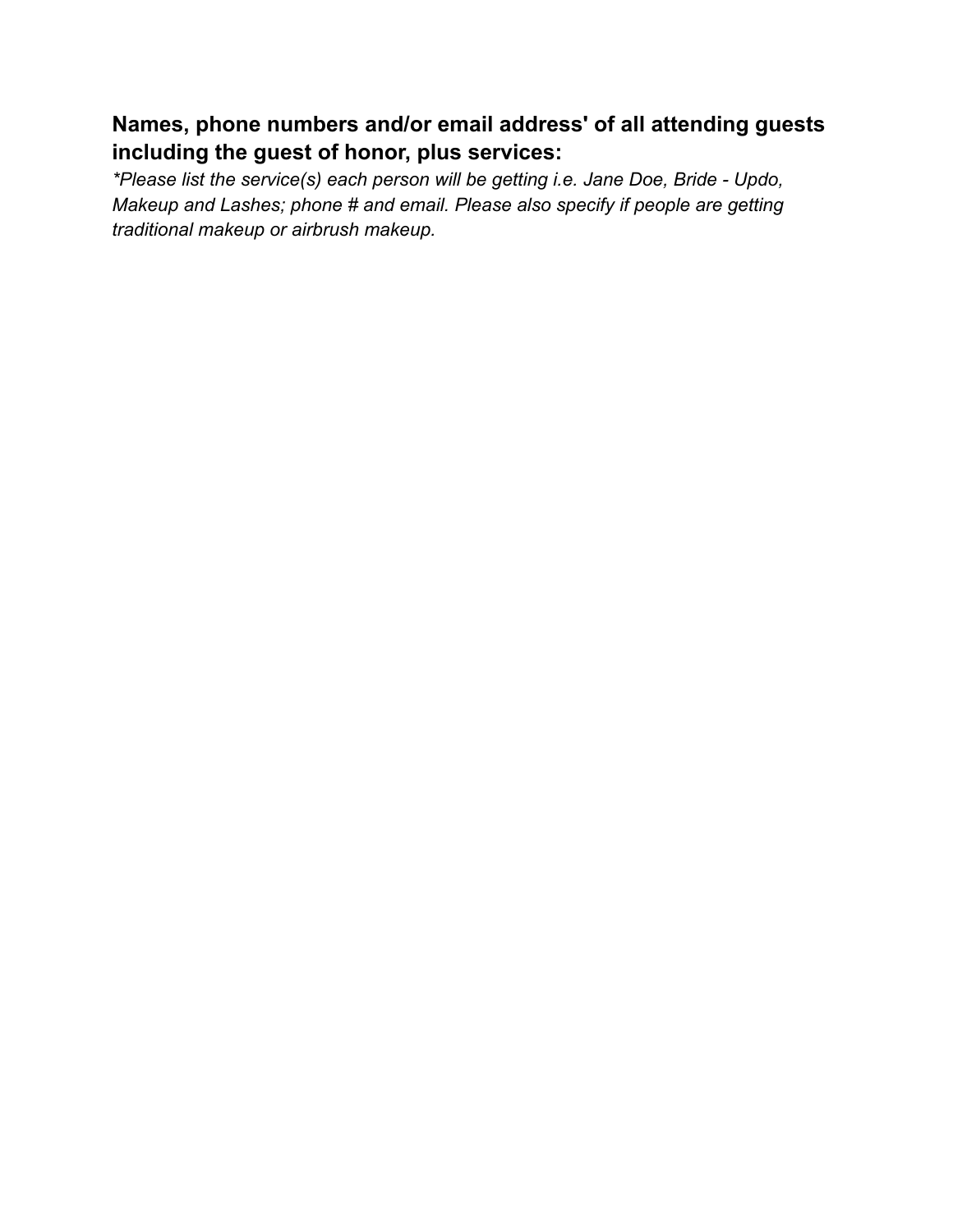#### **TRIALS**

*\*A pre-event trial for hair and makeup is recommended. Trial services are in salon only.*

| <b>Trial Hair:</b>                        | \$100                  |  |
|-------------------------------------------|------------------------|--|
| <b>Trial Makeup application:</b>          | \$85 including lashes  |  |
| <b>Trial Airbrush Makeup application:</b> | \$110 including lashes |  |
| <b>DAY OF EVENT</b>                       |                        |  |

| <b>Bridal Hair:</b>             | \$130 |
|---------------------------------|-------|
| <b>Bridal Party Hair:</b>       | \$95  |
| <b>Junior Bridesmaids Hair:</b> | \$65  |
| (10yrs or younger)              |       |

| <b>Makeup application Bride:</b>          | \$100 including lashes |
|-------------------------------------------|------------------------|
| <b>Makeup application Party:</b>          | \$85 including lashes  |
| <b>Airbrush Makeup application Bride:</b> | \$125 including lashes |
| <b>Airbrush Makeup application Party:</b> | \$110 including lashes |

*\*All prices are starting prices. A 20% gratuity will be added to your services (cost of travel excluded)*

- \* We request that all members of the event arrive together at least ten minutes prior to the starting time.
- \* Please make sure your hair is dry. A button down shirt is suggested for easy changing without disrupting your hair style.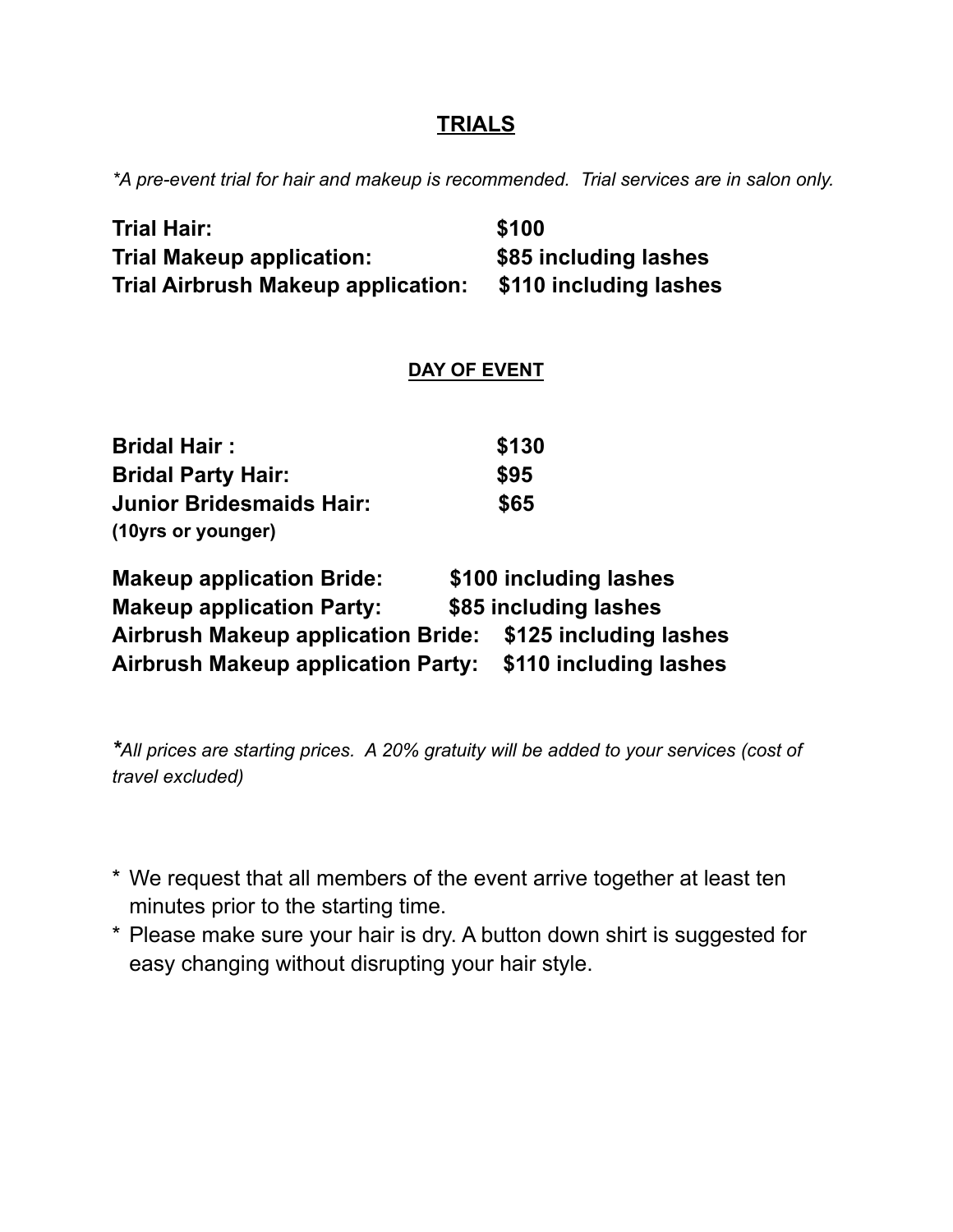## **TERMS AND CONDITIONS**

*Your credit card will not be charged unless appointments are cancelled 30*  days or less prior to the event date or are non showing. Full payment will *be due including a 20% gratuity on the day of your event, with the exception of travel events. If services require travel, the total nonrefundable balance must be paid in full, with a credit card at the salon or by phone no later than two weeks prior to the date of the event. The contract completed in full and returned to the salon will act as your deposit.*

**Travel Fee: \$1.50 per mile, per artist, round-trip + tolls and parking OR Minimum fee: \$50 per artist** 

**Travel event balance due date (if applicable):** 

**Credit Card information:** 

*\* We accept credit cards only (no debit cards or personal checks)*

**Credit card type (Visa, MasterCard, Discover or American Express):**

**Credit card number:**

**Expiration date (month/year):**

**CVV code:** 

**Name on card:**

**Billing address:**

**Phone number:**